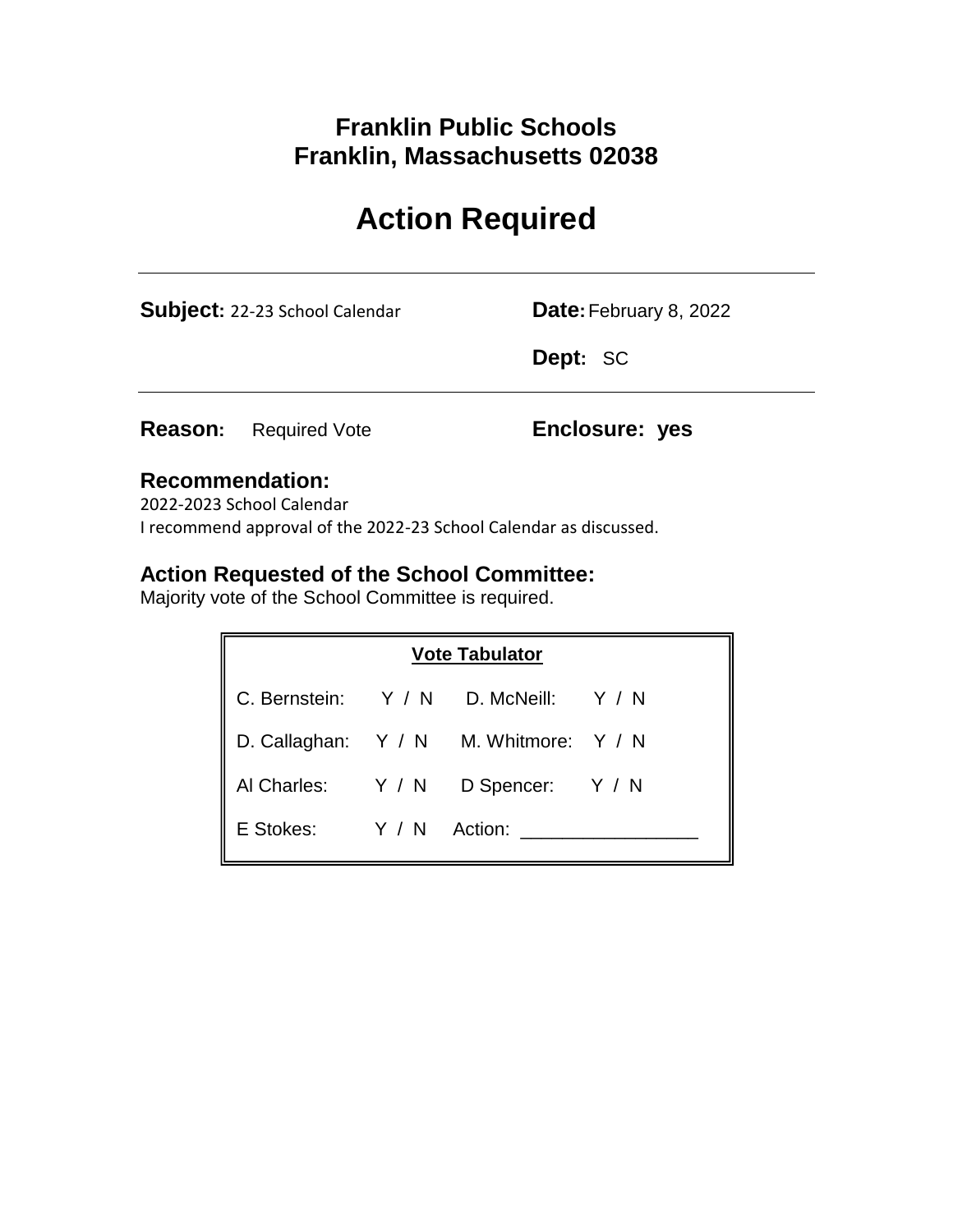

# Franklin Public Schools

*Of ice of the Superintendent 355 East Central Street; Suite 3 Franklin, Massachusetts 02038 Phone: 508-553-4819*

**To: Franklin School Committee From: Sara E. Ahern, Ed.D., Superintendent Date: February 3, 2022 RE: 2022-2023 School Calendar**

A proposed 2022-2023 school calendar is included in your packet. This calendar would set the first and last days of school, along with full day professional development days, holidays, and school vacations.

In developing this calendar, I consulted the district's principals and FEA leadership. I recommend that the School Committee approve this calendar as a first step toward a 2022-2023 school calendar.

This calendar does not yet include half days for professional development or parent/teacher conferences. We are in the process of discussing the proposed placement of the half days. I anticipate returning to the Committee in March with a revised calendar for a second vote.

Communities across Massachusetts are considering the religious holidays that are formally recognized, given the diversity among families and faculty/staff within their District. Recently, a request was put forward during Citizen's Comments about FPS recognizing Diwali. Some area communities have added Diwali, as well as Lunar New Year and Eid al-Fitr. Additionally, communities are also examining the recognizing of the second Monday in October as Columbus Day or Indigeneous People's Day. This question has also been raised in Franklin. In order to engage in a dialogue and comprehensive approach to establishing the calendar, I recommend that the School Committee establish an advisory committee in the fall of 2022 to examine the school calendar, with particular attention being paid to the recognition of holidays. Advisory committees are official task forces established by the School Committee. Representatives from the community and faculty/staff are included by appointment by the Committee. Participants might include parents/guardians, members of the Interfaith Council, principals and faculty members, and union representatives. Recommendations from this advisory committee could be used to shape the 2023-2024 school calendar. The policy on Advisory Committees is included for your reference.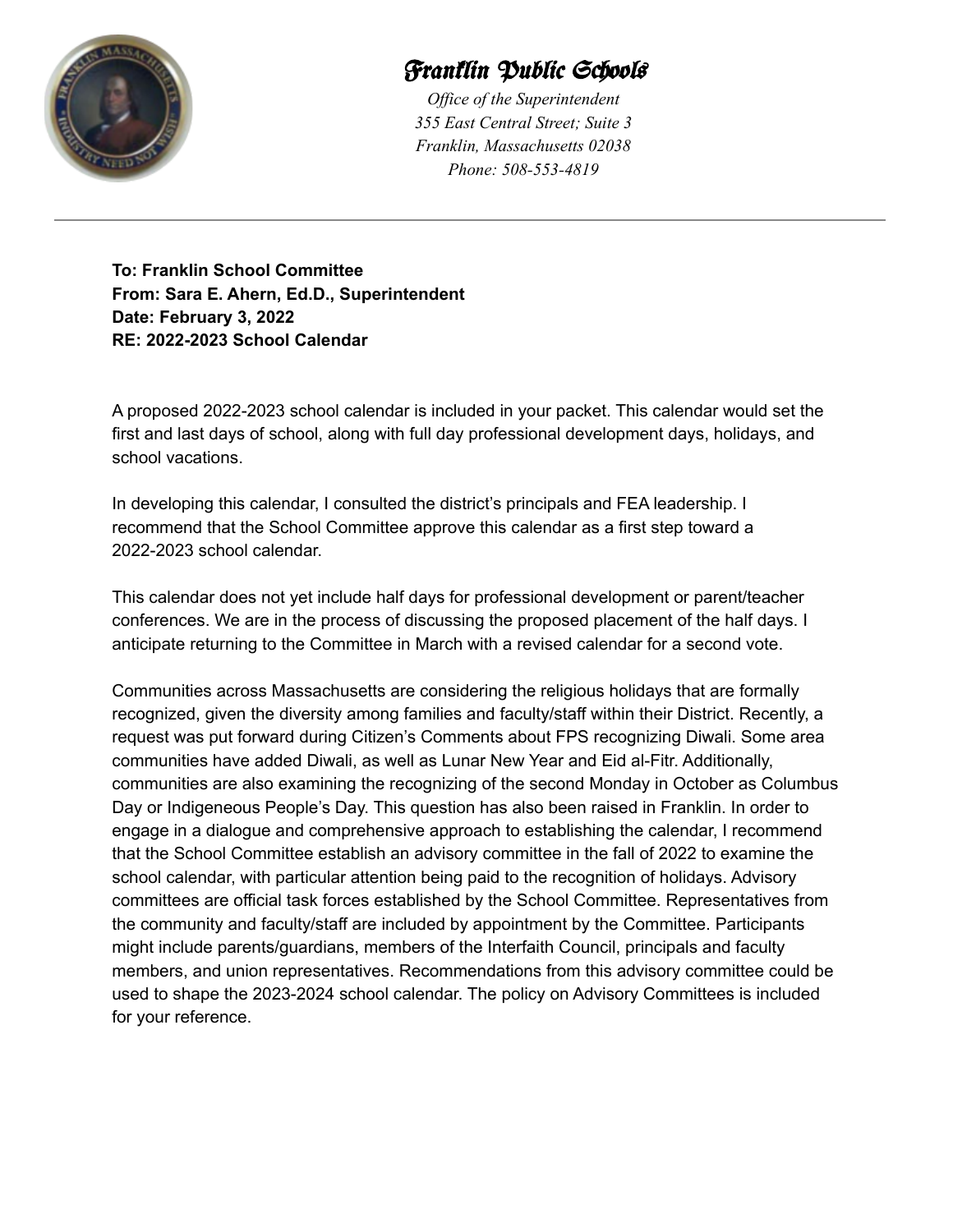DRAFT1 DRAFT1 Franklin Public Schools Calendar for 2022-2023 DRAFT1 DRAFT1

|                            |                           | August |       |     |
|----------------------------|---------------------------|--------|-------|-----|
| Mon                        | Tues                      | Wed    | Thurs | Fri |
| 1                          | $\overline{2}$            | 3      | 4     | 5   |
| 8                          | 9                         | 10     | 11    | 12  |
| 15                         | 16                        | 17     | 18    | 19  |
| 22                         | 23                        | 24     | 25    | 26  |
| <b>1st Day Staff</b><br>29 | 1st Day<br>Students<br>30 | 31     |       |     |

| Tues    | Wed             | Thurs | Fri |                     | Mon | Tues                                        | Wed | Thurs | Fri |    | Mon      | Tues                   | Wed | Thurs                              | Fri |
|---------|-----------------|-------|-----|---------------------|-----|---------------------------------------------|-----|-------|-----|----|----------|------------------------|-----|------------------------------------|-----|
|         |                 |       |     |                     |     |                                             |     |       |     |    |          |                        |     |                                    |     |
|         |                 |       |     |                     |     |                                             |     |       |     |    |          |                        |     |                                    |     |
| 2       | 3               |       | 5   |                     |     |                                             |     | 1     | 2   |    | 3        |                        | 5   | 6                                  | 7   |
|         |                 |       |     |                     |     |                                             |     |       |     |    |          |                        |     |                                    |     |
|         |                 |       |     |                     |     |                                             |     |       |     |    |          |                        |     |                                    |     |
| 9       | 10              |       | 12  |                     | 5   | 6                                           | 7   | 8     | 9   |    | 10       | 11                     | 12  | 13                                 | 14  |
|         |                 |       |     |                     |     |                                             |     |       |     |    |          |                        |     |                                    |     |
|         |                 |       |     |                     |     |                                             |     |       |     |    |          |                        |     |                                    |     |
| 16      | 17              |       | 19  |                     | 12  | 13                                          | 14  | 15    |     |    | 17       |                        | 19  | 20                                 | 21  |
|         |                 |       |     |                     |     |                                             |     |       |     |    |          |                        |     |                                    |     |
|         |                 |       |     |                     |     |                                             |     |       |     |    |          |                        |     |                                    |     |
| 23      | 24              |       | 26  |                     | 19  | 20                                          | 21  | 22    |     |    | 24       | 25                     | 26  | 27                                 | 28  |
| 1st Day |                 |       |     |                     |     |                                             |     |       |     |    |          |                        |     |                                    |     |
|         |                 |       |     |                     |     |                                             |     |       |     |    |          |                        |     |                                    |     |
| 30      | 31              |       |     |                     |     | 27                                          | 28  |       | 30  |    | 31       |                        |     |                                    |     |
|         | <b>Students</b> |       |     | 4<br>11<br>18<br>25 |     | <b>Labor Day</b><br><b>Rosh</b><br>Hashanah | 26  |       |     | 29 | 16<br>23 | <b>Columbus</b><br>Day |     | Yom Kippur<br>$\overline{4}$<br>18 |     |

|    | September |       |                |                              |      | <b>October</b>         |       |     |
|----|-----------|-------|----------------|------------------------------|------|------------------------|-------|-----|
|    | Wed       | Thurs | Fri            | Mon                          | Tues | Wed                    | Thurs | Fri |
|    |           | 1     | $\overline{2}$ | 3                            | 4    | <b>Yom Kippur</b><br>5 | 6     | 7   |
| 6  | 7         | 8     | 9              | <b>Columbus</b><br>Day<br>10 | 11   | 12                     | 13    | 14  |
| 13 | 14        | 15    | 16             | 17                           | 18   | 19                     | 20    | 21  |
| 20 | 21        | 22    | 23             | 24                           | 25   | 26                     | 27    | 28  |
| 27 | 28        | 29    | 30             | 31                           |      |                        |       |     |

|     |      | <b>November</b> |                           |                        |
|-----|------|-----------------|---------------------------|------------------------|
| Mon | Tues | Wed             | Thurs                     | Fri                    |
|     | 1    | 2               | 3                         | 4                      |
| 7   | 8    | 9               | 10                        | Veteran's<br>Day<br>11 |
| 14  | 15   | 16              | 17                        | 18                     |
| 21  | 22   | 23              | <b>Thanksgiving</b><br>24 | 25                     |
| 28  | 29   | 30              |                           |                        |

|     |          | <b>November</b> |                    |                        |                                    |      | <b>December</b> |       |     |                                   |      | January |       |     |
|-----|----------|-----------------|--------------------|------------------------|------------------------------------|------|-----------------|-------|-----|-----------------------------------|------|---------|-------|-----|
| Mon | Tues     | Wed             | Thurs              | Fri                    | Mon                                | Tues | Wed             | Thurs | Fri | Mon                               | Tues | Wed     | Thurs | Fri |
|     | 1        | 2               | 3                  | 4                      |                                    |      |                 | 1     | 2   | <b>New Years</b><br>Day Obs.<br>2 | 3    | 4       | 5     |     |
| 7   | $\bf{8}$ | 9               | 10 <sub>1</sub>    | Veteran's<br>Day<br>11 | 5                                  | 6    | 7               | 8     | 9   | 9                                 | 10   | 11      | 12    |     |
| 14  | 15       | 16              | 17                 | 18                     | 12                                 | 13   | 14              | 15    | 16  | MLKing, Jr.<br>Day<br>16          | 17   | 18      | 19    |     |
| 21  | 22       | 23              | Thanksgiving<br>24 | 25                     | 19                                 | 20   | 21              | 22    | 23  | 23                                | 24   | 25      | 26    |     |
| 28  | 29       | 30              |                    |                        | <b>Christmas</b><br>Observed<br>26 | 27   | 28              | 29    | 30  | 30                                | 31   |         |       |     |

|                |      | <b>November</b> |                         |                        |                                    |      | <b>December</b> |       |     |                                                |      | January |       |     |
|----------------|------|-----------------|-------------------------|------------------------|------------------------------------|------|-----------------|-------|-----|------------------------------------------------|------|---------|-------|-----|
|                | Tues | Wed             | Thurs                   | Fri                    | Mon                                | Tues | Wed             | Thurs | Fri | Mon                                            | Tues | Wed     | Thurs | Fri |
|                | 1    | 2               | $\overline{\mathbf{3}}$ | 4                      |                                    |      |                 | 1     | 2   | <b>New Years</b><br>Day Obs.<br>$\overline{2}$ | 3    | 4       | 5     | 6   |
| $\overline{7}$ | 8    | 9               | 10 <sup>1</sup>         | Veteran's<br>Day<br>11 | 5 <sub>1</sub>                     | 6    | 7               | 8     | 9   | 9                                              | 10   | 11      | 12    | 13  |
| 14             | 15   | 16              | 17                      | 18                     | 12                                 | 13   | 14              | 15    | 16  | MLKing, Jr.<br>Day<br>16                       | 17   | 18      | 19    | 20  |
| 21             | 22   | 23              | Thanksgiving<br>24      | 25                     | 19                                 | 20   | 21              | 22    | 23  | 23                                             | 24   | 25      | 26    | 27  |
| 28             | 29   | 30              |                         |                        | <b>Christmas</b><br>Observed<br>26 | 27   | 28              | 29    | 30  | 30                                             | 31   |         |       |     |

|                                 |      | February |                         |     |
|---------------------------------|------|----------|-------------------------|-----|
| Mon                             | Tues | Wed      | Thurs                   | Fri |
|                                 |      | 1        | $\overline{\mathbf{z}}$ | 3   |
| 6                               | 7    | 8        | 9                       | 10  |
| 13                              | 14   | 15       | 16                      | 17  |
| <b>President's</b><br>Day<br>20 | 21   | 22       | 23                      | 24  |
| 27                              | 28   |          |                         |     |

|               |      | February |       |     | March |      |     |       |     |  |                            |      | April |       |          |
|---------------|------|----------|-------|-----|-------|------|-----|-------|-----|--|----------------------------|------|-------|-------|----------|
| Mon           | Tues | Wed      | Thurs | Fri | Mon   | Tues | Wed | Thurs | Fri |  | Mon                        | Tues | Wed   | Thurs | Fri      |
|               |      | 1        | 2     | 3   |       |      | 1   | 2     | 3   |  | 3                          | 4    | 5     | 6     | Good Fri |
| 6             | 7    | 8        | 9     | 10  | 6     | 7    | 8   | 9     | 10  |  | 10                         | 11   | 12    | 13    |          |
| 13            | 14   | 15       | 16    | 17  | 13    | 14   | 15  | 16    | 17  |  | <b>Patriot's Day</b><br>17 | 18   | 19    | 20    |          |
| ident's<br>20 | 21   | 22       | 23    | 24  | 20    | 21   | 22  | 23    | 24  |  | 24                         | 25   | 26    | 27    |          |
| 27            | 28   |          |       |     | 27    | 28   | 29  | 30    | 31  |  |                            |      |       |       |          |

|          |      | February |       |     |    | March<br>Wed<br>Thurs<br>Tues<br>Fri<br>Mon |    |                |    |  |                            |                | April |                |                    |
|----------|------|----------|-------|-----|----|---------------------------------------------|----|----------------|----|--|----------------------------|----------------|-------|----------------|--------------------|
|          | Tues | Wed      | Thurs | Fri |    |                                             |    |                |    |  | Mon                        | Tues           | Wed   | Thurs          | Fri                |
|          |      | 1        | 2     | 3   |    |                                             | 1  | 2              | 3  |  | $\mathbf{3}$               | $\overline{4}$ | 5     | 6 <sup>1</sup> | <b>Good Friday</b> |
| 6        | 7    | 8        | 9     | 10  | 6  | 7                                           | 8  | 9 <sub>l</sub> | 10 |  | 10                         | 11             | 12    | 13             | 14                 |
| 13       | 14   | 15       | 16    | 17  | 13 | 14                                          | 15 | 16             | 17 |  | <b>Patriot's Day</b><br>17 | 18             | 19    | 20             | 21                 |
| 's<br>20 | 21   | 22       | 23    | 24  | 20 | 21                                          | 22 | 23             | 24 |  | 24                         | 25             | 26    | 27             | 28                 |
| 27       | 28   |          |       |     | 27 | 28                                          | 29 | 30             | 31 |  |                            |                |       |                |                    |

|                       |      | May |       |     |                         |      | June |       |                 |     |                       | July |       |     |
|-----------------------|------|-----|-------|-----|-------------------------|------|------|-------|-----------------|-----|-----------------------|------|-------|-----|
| Mon                   | Tues | Wed | Thurs | Fri | Mon                     | Tues | Wed  | Thurs | Fri             | Mon | Tues                  | Wed  | Thurs | Fri |
| 1                     | 2    | 3   | 4     | 5   |                         |      |      | 1     | 2               | 3   | Independ.<br>Day<br>4 | 5    | 6     |     |
| 8                     | 9    | 10  | 11    | 12  | 5                       | 6    | 7    | 8     | 9               | 10  | 11                    | 12   | 13    |     |
| 15                    | 16   | 17  | 18    | 19  | 12                      | 13   | 14   | 15    | 180th Day<br>16 | 17  | 18                    | 19   | 20    |     |
| 22                    | 23   | 24  | 25    | 26  | <b>Juneteenth</b><br>19 | 20   | 21   | 22    | 23              | 24  | 25                    | 26   | 27    |     |
| Memorial<br>Day<br>29 | 30   | 31  |       |     | 26                      | 27   | 28   | 29    | 30              | 31  |                       |      |       |     |
|                       |      |     |       |     |                         |      |      |       |                 |     |                       |      |       |     |

| KEY: | <b>Professional Dev. Day - ALL</b> |  | <b>Parent Conferences</b> |  | Holiday |
|------|------------------------------------|--|---------------------------|--|---------|
|------|------------------------------------|--|---------------------------|--|---------|

|              |      | May |                         |     | June                    |      |     |                |                 |  | July |                       |     |       |     |  |
|--------------|------|-----|-------------------------|-----|-------------------------|------|-----|----------------|-----------------|--|------|-----------------------|-----|-------|-----|--|
|              | Tues | Wed | Thurs                   | Fri | Mon                     | Tues | Wed | Thurs          | Fri             |  | Mon  | Tues                  | Wed | Thurs | Fri |  |
| $\mathbf{1}$ | 2    | 3   | $\overline{\mathbf{a}}$ | 5   |                         |      |     | 1 <sub>1</sub> | $\overline{2}$  |  | 3    | Independ.<br>Day<br>4 | 5   | 6     | 7   |  |
| 8            | 9    | 10  | 11                      | 12  | 5                       | 6    | 7   | 8              | 9               |  | 10   | 11                    | 12  | 13    | 14  |  |
| 15           | 16   | 17  | 18                      | 19  | 12                      | 13   | 14  | 15             | 180th Day<br>16 |  | 17   | 18                    | 19  | 20    | 21  |  |
| 22           | 23   | 24  | 25                      | 26  | <b>Juneteenth</b><br>19 | 20   | 21  | 22             | 23              |  | 24   | 25                    | 26  | 27    | 28  |  |
| 29           | 30   | 31  |                         |     | 26                      | 27   | 28  | 29             | 30              |  | 31   |                       |     |       |     |  |

**No School**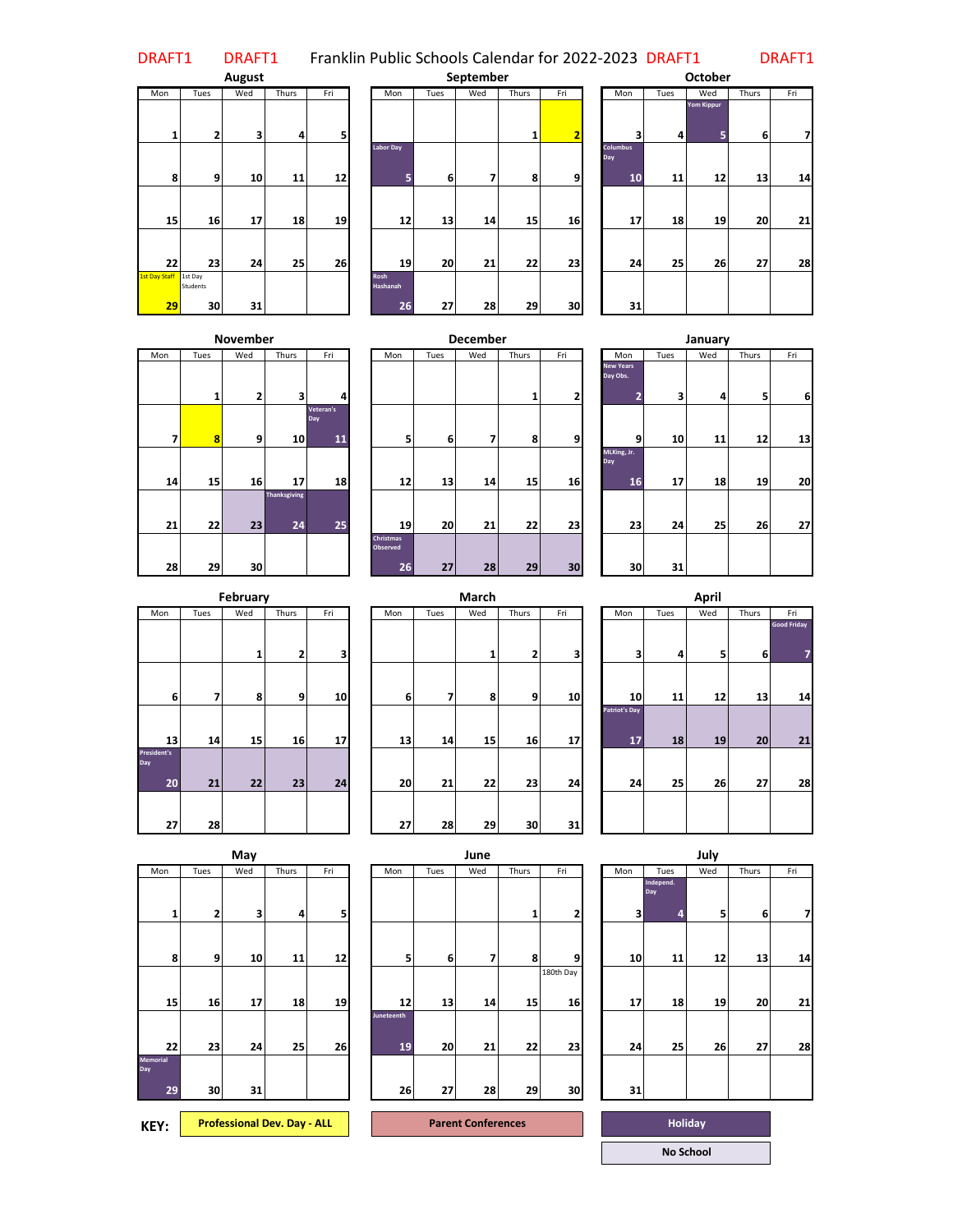#### **ADVISORY COMMITTEES TO THE SCHOOL COMMITTEE**

The following general policies will govern the appointment and functioning of advisory committees to the Franklin School Committee other than the student advisory committee, which is governed by the terms of the Massachusetts General Laws.

- 1. Advisory committees may be created by the School Committee to serve as task forces for special purposes or to provide continuing consultation in a particular area of activity. However, there will be no standing overall advisory committee to the School Committee.
- 2. If an advisory committee is required by state or federal law, its composition and appointment will meet all of the guidelines established for that particular type of committee.
- 3. The composition of task forces and any other advisory committees will be broadly representative and take in to consideration the specific tasks assigned to the committee. Members of the professional staff may be appointed to the committee as members or consultants.
- 4. Appointments to such committees will be made by the School Committee; appointment of staff members to such committees will be made by the Committee upon recommendation of the Superintendent of Schools.
- 5. Tenure of Committee members will be one year only unless the member is reappointed.
- 6. Each advisory committee will be clearly instructed as to:
	- A. The length of time each member is being asked to serve.
	- B. The assignment the School Committee wishes the advisory committee to fulfill and the extent and limitations of its responsibilities.
	- C. The resources the School Committee will provide.
	- D. The approximate dates on which the School Committee wishes to receive major reports.
	- E School Committee policies governing citizens, committees and the relationship of these committees to the School Committee as a whole, individual School Committee members, the Superintendent and other members of the professional staff.
	- F. Responsibilities for the release of information to the press.
- 7. Recommendations of advisory committees will be based upon research and fact.
- 8. The School Committee possesses certain legal powers and prerogatives that cannot be delegated or surrendered to others. Therefore, all recommendations of an advisory committee must be submitted to the School Committee.